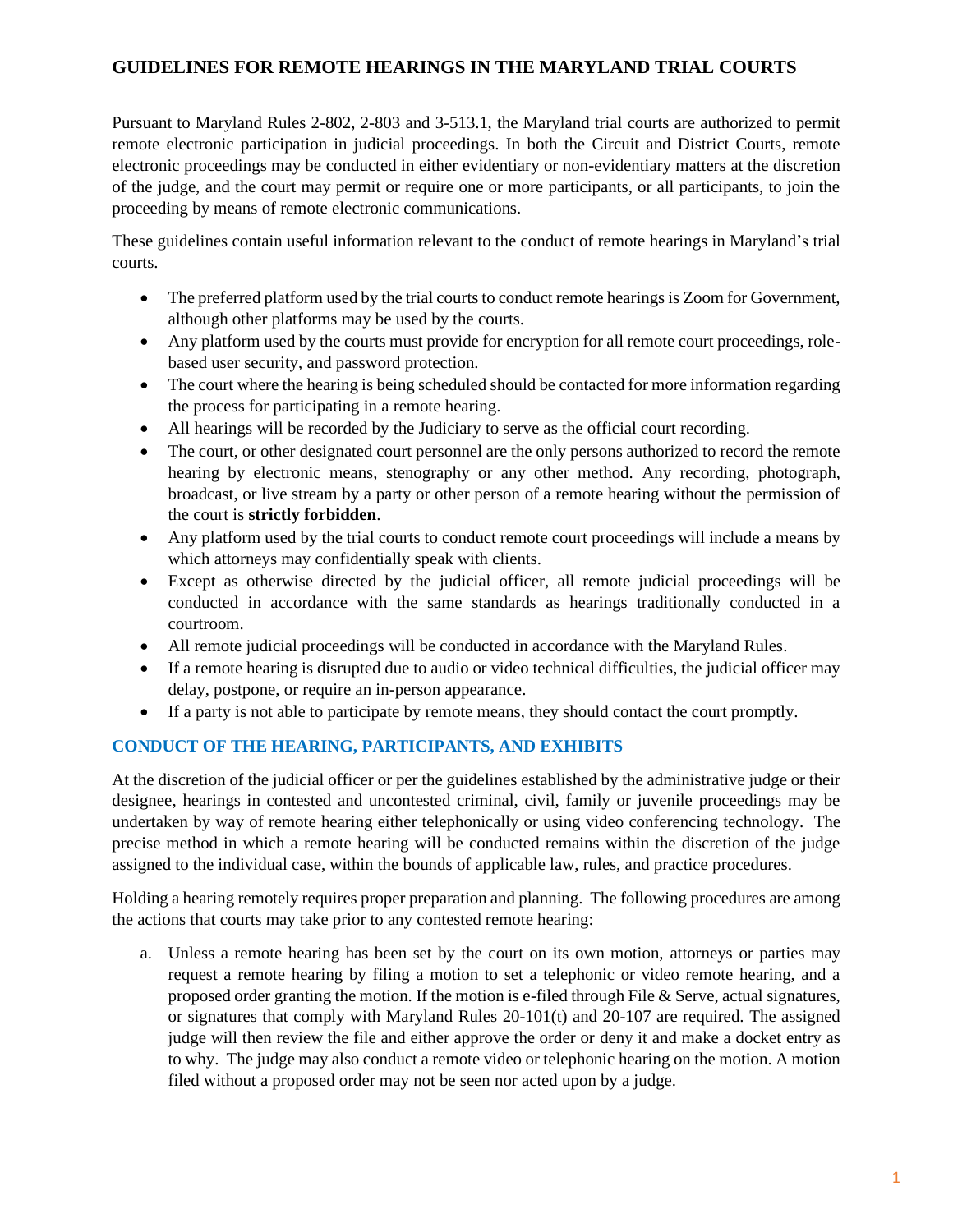b. Upon entry of an order authorizing a remote hearing, and unless the hearing date has already been scheduled, counsel or unrepresented parties shall call the Court Assignment Office or the District Court clerk's office to schedule the hearing.

## **HEARING PARTICIPANTS**

- c. As remote proceedings rely on utilizing email contact information and telephone numbers to participate, a court may request that **three court days prior to a remote hearing**, or at such other time as the court may direct, the parties file a list containing the names and email addresses of the attorneys, parties and witnesses (if any) who will attend the hearing. Court personnel may also ask parties directly for email or telephonic contact information to ensure remote hearing details are adequately provided.
- d. All persons must use their real names (not aliases) while online to ensure they will not be prevented from entering the hearing.
- e. On the day of a video hearing, it is the responsibility of the attorneys to ensure their clients and witnesses are available and ready to proceed at the appointed time.
- f. Where a witness attends the remote hearing, the witness will be sworn or affirmed by the clerk or the judicial officer prior to commencement of their testimony. In addition, unless otherwise ordered by the court:
	- 1) The witness is to be alone, in a secure room with the doors closed. A record will be made by the judicial officer of those conditions.
	- 2) Participants should wear appropriate attire and present themselves as they would if they were appearing in a physical courtroom.
	- 3) Participants are to ensure that there will be no interruptions or distractions for the duration of their appearance at the remote hearing.

## **EXHIBITS**

- g. To the extent possible, the courts advise that exhibits should be pre-filed **at least two court days in advance of your remote hearing**. To properly prepare for remote hearings and to address any issues with the exhibits prior to the hearing, it is critical that the court receive the exhibits as timely as possible.
- h. The options for pre-filing proposed exhibits with the court are as follows: The first option is for registered MDEC users to pre-file proposed exhibits using File & Serve, as described more fully in the Appendix to these guidelines. The second option, if allowed by the court, is for the parties to email the proposed exhibits to the court clerk. You should check with the court before emailing any exhibits. In non-MDEC jurisdictions (Montgomery County, Prince George's County, or Baltimore City), the administrative judge may direct exhibits be mailed or dropped in a physical drop box in advance of the hearing.

Additional information on how to pre-file exhibits in File and Serve can be found in the **MDEC** [Policies and Procedures Manual.](https://www.mdcourts.gov/sites/default/files/import/mdec/pdfs/manualh5.pdf)

- i. The court may allow exhibits not submitted prior to the hearing to be used at the hearing, such as documents used for impeachment. At the court's discretion, the court may consider allowing a party to transmit an exhibit to the court during the hearing via email, File  $&$  Serve, or other method approved by the court.
- j. Attorneys of record and self-represented litigants may receive a notice via email or telephone prior to a video hearing with access instructions.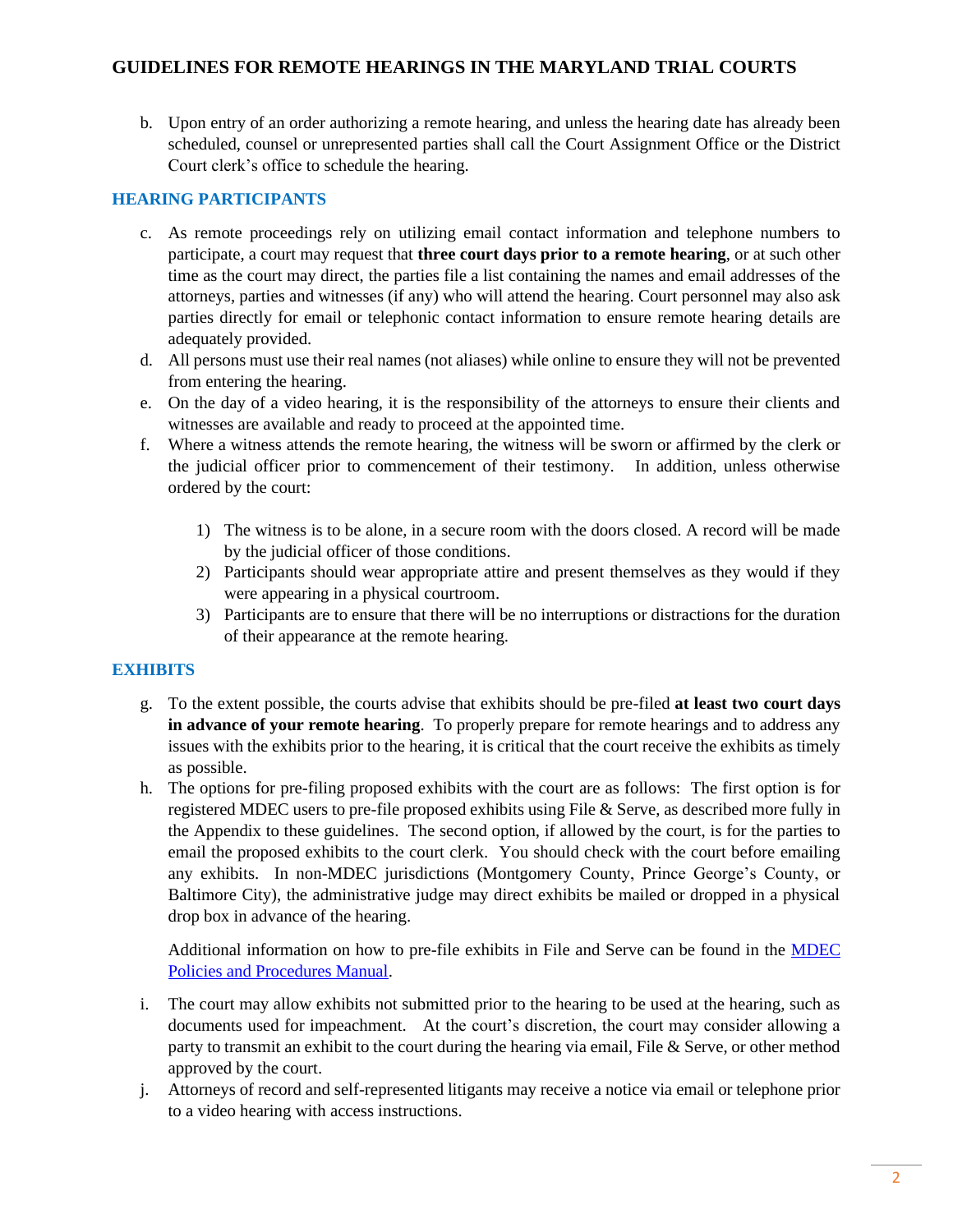## **GUIDELINES FOR REMOTE HEARINGS IN THE MARYLAND TRIAL COURTS**

k. Upon conclusion of the hearing the clerk shall not be obligated to maintain any proposed exhibits that were not made part of the court record and may delete them from an e-mail inbox, virtual drop box or other virtual storage folder at the clerk's convenience.

## **COURT INTEPRETERS**

- l. Courts will follow the standard process of assigning court interpreters to hearings and utilize the Schedule Interpreter platform to schedule court interpreters for video hearings.
- m. A hearing requiring an interpreter may utilize virtual scheduling services or can engage staff interpreters as participants in the remote hearing.
- n. Interpreters may join attorneys and clients in confidential consultations as necessary.

## **PUBLIC ACCESS**

- o. Courts will allow members of the public and press to access remote hearings with the exception of non-public hearings via audio conference/telephone access.
- p. The courts will provide information on audio access via the clerk's office or posted online.

## **RESOURCES**

#### **Maryland Courts Self Help Centers**

Self Help Centers: **<https://www.mdcourts.gov/selfhelp>**

District Court: **<https://mdcourts.gov/legalhelp/districtctselfhelpctr>**

Family Law: **<https://www.mdcourts.gov/family/familyselfhelp>**

Self Help Videos for the Self-Represented: **<https://www.mdcourts.gov/reference/videolibrary>**

**People's Law Library:<https://www.peoples-law.org/>**

**Court Language Services** (spoken language and American Sign Language (ASL))**: <https://www.mdcourts.gov/courts/courtlanguageservices>**

**Accommodations:<https://mdcourts.gov/legalhelp/accommodations>**